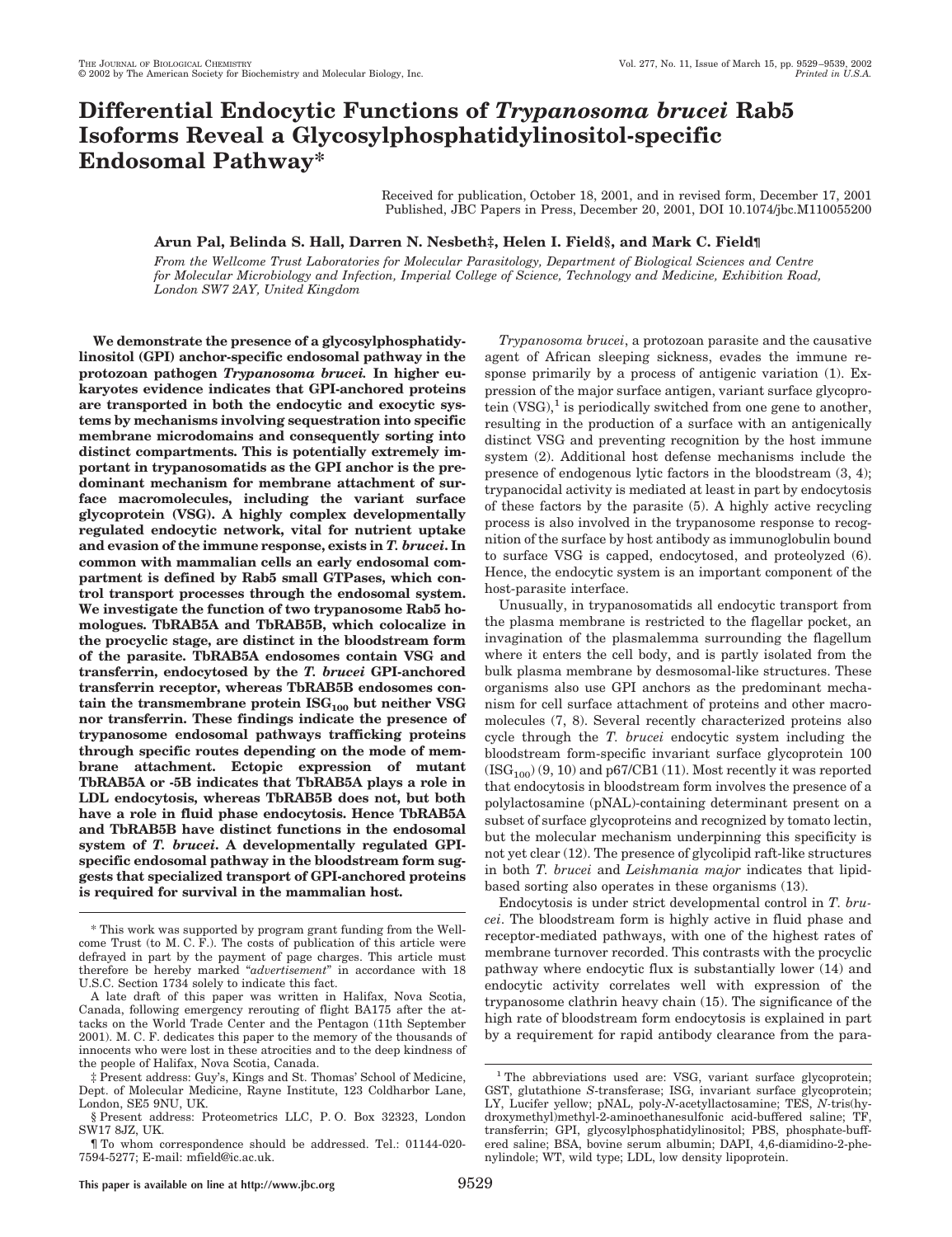site surface (6). *T. brucei* also utilizes the endocytic pathway to acquire nutrients, including low density lipoprotein (LDL), an essential source of lipids, and transferrin, ligands for which the parasite has specific receptor systems. LDL is essential for parasite growth *in vitro* (16), and the system operates in both life stages. Although not defined at the molecular level, both a high ( $\sim$ 2 nM) and low affinity binding site ( $\sim$ 100 nM) have been described for LDL (17). The transferrin receptor, the product of the *ESAG6* and *ESAG7* genes, is expressed exclusively in the bloodstream form (18).

Rabs are low molecular mass GTPases essential for eukaryote protein trafficking (19). The Rab5 subfamily is essential for the control of traffic through the early endosomal system, and Rab5 compartments interface with recycling systems, controlled in part by Rab4 and Rab11, as well as pathways leading to the lysosome. *In vitro* studies indicate that nucleotide hydrolysis governs the period during which a docking vesicle is fusion-competent (20), whereas Rab5 interacts with a large number of effector molecules, including cytoskeletal proteins, signaling molecules, and components of the soluble *N*ethylmaleimide-sensitive factor attachment protein receptor vesicle fusion system (21, 22). Expression of dominant negative GDP-bound Rab5 mutants result in decreased endosomal volume, whereas expression of constitutively active GTP-bound Rab5 mutants leads to endosomal swelling and fusion (23). In most systems there are multiple Rab5 isoforms, and genetic analysis in *Saccharomyces cerevisiae* suggests partial redundancy (24). In metazoans evidence indicates nonequivalent functions for Rab5 isoforms based on sensitivity to *Listeria monocytogenes* infection and enhancement of epidermal growth factor receptor endocytosis by some Rab5 isoforms but not others (25, 26).

Two Rab5 homologues have been described in *T. brucei,* TbRAB5A and TbRAB5B (9). The genes are constitutively expressed at the mRNA level, and their protein products localize to vesicular structures in the flagellar pocket region, suggesting involvement in endocytic processes. In addition, homologues of Rab4 and Rab11, TbRAB4 and TbRAB11, are localized to structures in intimate contact with the TbRAB5A compartment and are potentially involved in recycling pathways (9, 27). Here we have investigated the relationship between TbRAB5A and TbRAB5B with cargo molecules and assessed their individual contributions to endocytosis. Our data demonstrate that TbRAB5A and TbRAB5B have distinct functions in *T. brucei* and that TbRAB5A controls a GPI-specific pathway.

#### EXPERIMENTAL PROCEDURES

*Materials—*All materials were of analytical grade or higher. Human LDL was from Sigma. Radioisotopes were from Amersham Biosciences. Nucleic acid modification enzymes were variously from Stratagene, New England Biolabs, and MBI Fermentas. Culture media and fetal calf serum were from Sigma or Invitrogen unless indicated otherwise.

*Antibodies and Immunochemistry Reagents—*Anti-TbRAB proteins were made in house and are described below or in previous publications (9, 28). Anti-VSG (221) rabbit antibodies were made by immunization with soluble VSG following hypotonic lysis of 221 bloodstream forms and DEAE ion exchange purification. Anti-ISG $_{\rm 100}$  was the gift of Derek Nolan (Brussels, Belgium). Fluorescent LDL, bovine serum albumin (BSA), Lucifer Yellow, and transferrin were from Molecular Probes.

*Trypanosomes—*Procyclic culture form *T. brucei,* strain 427, was grown at 27 °C in SDM79 (29) supplemented with 10% heat-inactivated fetal calf serum and 7.5  $\mu$ g ml<sup>-1</sup> hemin. Cells were maintained at 5  $\times$  $10^5$ -1 ×  $10^7$  cells ml<sup>-1</sup> in polystyrene flasks (Corning Glass). 427 bloodstream form cells were cultured as described (27). For quantitation of cell numbers, aliquots of cultures were withdrawn and diluted with 10 ml of Isoton2 medium (Beckman Coulter), and cell number was determined with a Z2 Coulter Counter, averaging at least three measurements. Generation times were calculated using data from replicate cultures followed by regression analysis using Prism (version 2.0a). For SDS-PAGE analysis freshly harvested trypanosomes were washed in phosphate-buffered saline (PBS) before being added to  $2 \times$  SDS-PAGE sample buffer and heated to 95 °C for 3 min with occasional vortexing before analysis.

*Nucleic Acids and Recombinant DNA Methods—*Molecular biology grade water was from an Elgastat Option 4 system (Elga, London, UK). Plasmids were grown in *Escherichia coli* XL1-Blue (Stratagene) or  $DH5\alpha$  following transformation by electroporation with a BTX 600 ECM electroporator. PCR products and gel-embedded DNA fragments were purified using Geneclean (Bio 101, Inc.), whereas plasmid DNA was purified using Qiagen kits following the manufacturers' instructions. Small scale plasmid preparations were performed using the Promega Wizard system.

*Site-directed Mutagenesis—*For mutagenesis of TbRAB5A, the pAL-TER1 vector (Promega Corp.) was used with the Altered Sites TM system, following the manufacturer's instructions. The TbRAB5A WD-TAGQE motif was mutagenized with an Ala to Thr substitution, and a silent *Pst*I site introduced as a marker for restriction analysis via a second AT substitution. The oligonucleotide was GGGATACTG-CAGGGCTGGAGCGCTACCG. For all other mutants, mutagenesis was carried out by PCR, and assembly was performed in pBlueScript. Sitedirected PCR mutagenesis was performed to introduce the Gln to Leu exchange for the GTP-locked TbRAB5B and the Ser to Asn exchange for the GDP-locked form of both TbRAB5A and -5B. Flanking primers included a *Hin*dIII restriction site at the 5-end and a *Bam*HI site at the 3-end for subsequent ligations into expression vectors. Primers were designed to amplify open reading frames only. Ser to Asn exchanges created a new *Acs*I site; the Gln to Leu exchange in TbRAB5B created a unique *Xba*I site. Wild type TbRAB5B open reading frame was PCRamplified from genomic DNA using CTTAAGCTTGTCCATGTCTGT-GAAGACCG and AACGGATCCCAACAACATGCAGTGCTTCAACC. For Ser to Asn exchanges, the AGT at 85–87 bp (TbRAB5A) or TCA at 76–78 bp (TbRAB5B) 3' to the start codon was replaced by AAT using long primers harboring a *HindIII* site and the start ATG at the 5'-end and the exchange at the 3'-end. GDP-locked  $\operatorname{TbRAB5A^{SN}}$  was PCRamplified using CTTAAGCTTATGTCGGTGTCAGCGACACCATACA-AACGACAGGATGCAATAACCGCCAGAACTGTTTTGCTCGGGGAG-AGTGCAGTAGGAAAGAATTCC and AACGGATCCCAACAACATGC-AGTGCTTCAACC. GDP-locked TbRAB5 $B^{SN}$  was PCR amplified using CTTAAGCTTGTCCATGTCTGTGAAGACCGTTGCCGCCCCAACAAA-AAAGTACAAAATTGTCCTTTTGGGCGATAGCGGTGTTGGTAAAAA-TTCCC and AACGGATCCCAACAACATGCAGTGCTTCAACC. For  $TbRAB5B^{QL}$  the mutagenesis was done by creating two gene fragments with an overlap bearing the mutation and an *XbaI* site. The 5'-fragment bore a *Hin*dIII site, the start ATG, and the mutation, and the 3 fragment bore the mutation, stop codon, and a *Bam*HI site. 5-Fragment oligonucleotides for  $ThRAB5B^{QL}$  are  $CTTAAGCTTGTCCATGTCTGT-$ GAAGACCG and CCAGACTTTTGTAGCGTTCTAGACCGGC, and the 3-fragment oligonucleotides are CCGGTCTAGAACGCTACAAAA-GTCTGGC and CCGGTCTAGAACGCTACAAAAGTCTGGC. All constructs were verified after assembly by sequence analysis on a 377 PerkinElmer Life Sciences Sequencing system, using Big Dye<sup>TM</sup> chemistry (PerkinElmer Life Sciences) prior to further analysis. The relevant TbRAB5 open reading frames were subcloned into pXS219 for expression in procyclics or pXS519 for expression in bloodstream forms (derivatives of pXS2 and pXS5 containing the pUC19 polylinker (30).2

*Electrotransformation of Trypanosomes—*For transformation of procyclics,  $4 \times 10^7$  cells of a fresh overnight culture in log phase were centrifuged for 10 min at 800  $\times$  g, washed in 10 ml of Opti-MEM (Invitrogen), centrifuged again, and finally resuspended in 800  $\mu$ l of Opti-MEM. These cells were then transferred into 4-mm gap electrocuvettes (Bio-Rad) and mixed with appropriate amounts of vector DNA (typically  $\sim$ 10  $\mu$ g) for electroporation in an ECM600. The volume in each cuvette was adjusted to 900  $\mu$ l with Opti-MEM, and samples were chilled on ice prior to electroporation (720-ohm resistance, 2-kV charging voltage, 6.25 kV cm-<sup>1</sup> desired field strength, and 5-ms desired pulse length). Samples were immediately transferred into 10 ml of nonselective SDM79 immediately after electroporation. Approximately 16 h following electroporation Geneticin (G418) was added to cultures at 65  $\mu$ g ml<sup>-1</sup> to select for transformants. Single cell clones were derived as described (30). Bloodstream form trypanosomes were harvested from a 50-ml culture in exponential growth  $(2 \times 10^6 \text{ cells/ml})$  at  $800 \times g$  for 10 min, washed once in 50 ml of prewarmed cytomix (37 °C), and resuspended in prewarmed cytomix at  $8 \times 10^7$  cells/ml. 450  $\mu$ l of this suspension was premixed with 10  $\mu$ g of vector DNA, and pulses were

<sup>2</sup> M. C. Field, unpublished data.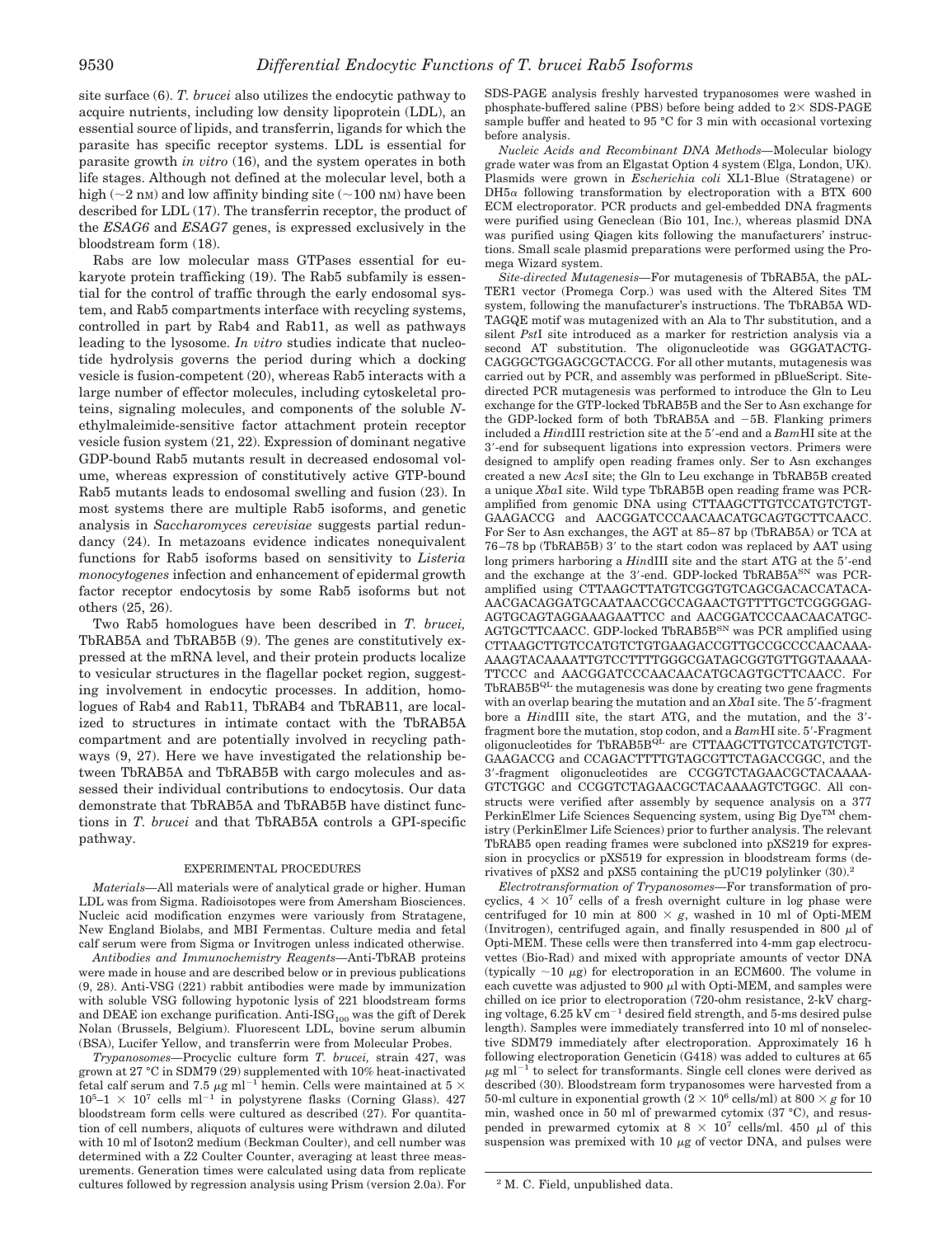administered in 2-mm ice-cold electrocuvettes (Bio-Rad) at 1.5 kV and 25 microfarads in a GenePulser II (Bio-Rad). Cells were then transferred into sterile flasks prepared with 50 ml of HMI9. Cloned cell lines were obtained by serial dilution under antibiotic selection  $(2.5 \ \mu g \ ml^{-1})$ G418, Sigma).

*PCR—*PCR amplification of *T. brucei* total genomic DNA was performed on small scale genomic preparations (31) using 5 ml of dense cultures ( $\sim$ 2  $\times$  10<sup>7</sup> cell ml<sup>-1</sup>). Each PCR was set up in a 0.5-ml microcentrifuge tube with a total volume of 50  $\mu$ l. The reaction mixture consisted of 7 mm  $MgCl<sub>2</sub>$ , 250 mm dNTP,  $\sim$  20 ng of template genomic DNA, 30 pmol each of forward and reverse primers, 2 units of *Taq* DNA polymerase, and  $1\times$  reaction buffer. The reactions were performed in a PerkinElmer Life Sciences 480 DNA Thermal Cycler. *Taq* polymerase was added after the reaction was heated to 94 °C for 5 min to denature template DNA (hot start). Thirty cycles were used per reaction, with a 94 °C, 1-min denaturation step, a 58 °C, 1-min annealing step, and extension at 72 °C for 1 min. Primers corresponding to sequences from pXS219 or pXS519 flanking the cloning site were used for detecting integrated copies of the various transgenes. Insertion of the correct mutant or wild type was scored by restriction analysis using the silent sites incorporated during the mutagenesis procedure.

*Protein Electrophoresis and Western Blotting*— $5 \times 10^6$ – $2 \times 10^7$  cells per lane were electrophoresed on 15% SDS-PAGE minigels as described (32) and wet-blotted at 100 V for 3 h in a Transphor Electrophoresis apparatus (Hoeffer Scientific Instruments) in freshly prepared transfer buffer (50 mM Tris, 380 mM glycine, 0.1% (w/v) SDS, and 20% (v/v) methanol) onto  $0.45$ - $\mu$ m nitrocellulose membrane (Hybond, Amersham Biosciences). After blocking for 1 h in buffer A (PBS with 0.1% (v/v) Tween 20 and 2% (w/v) nonfat dried milk) at room temperature, membranes were washed 3 times in PBS plus 0.1% Tween 20 (PBST) and incubated with primary antibody (diluted 1:1000 in buffer A) for 1 h. After three 5-min washes in PBST the membrane was incubated with horseradish peroxidase-conjugated (Sigma) goat anti-rabbit antisera (diluted 1:20,000 in buffer A) for 1 h followed by four 15-min washes in PBST. Visualization was by enhanced chemiluminescence. Equivalence of loading was ensured by both determination of cell number before sample preparation and Coomassie Blue staining following electrophoresis.

*Bacterial Expression and Immunization—*The open reading frames for TbRAB5A, TbRAB5A<sup>QL</sup>, TbRAB5B<sup>QL</sup>, TbRAB5B<sup>SN</sup>, and TbRAB5B were expressed from pGEX in *E. coli* as glutathione *S*-transferase (GST) fusion proteins and purified by standard procedures on glutathioneagarose (Amersham Biosciences). All expression constructs were verified by sequence analysis on a 377 PerkinElmer Life Sciences Sequencing system, using Big DyeTM chemistry. Plasmids produced a band of  $\sim$ 50 kDa upon induction for all constructs, the predicted molecular mass for a GSTTbRAB5 fusion protein. Protein was quantitated by SDS-PAGE and Coomassie Blue staining following purification on glutathione-agarose. Antibodies to TbRAB5A and TbRAB5B were prepared by immunization with proteins cleaved from GST beads using  $factor$  Xa and raised in a rabbit using MPL<sup>TM</sup> as adjuvant (Sigma). Preparation of GST·TbRAB2 has been described previously (28). Antibodies were purified from clotted whole serum by affinity chromatography on CNBr-Sepharose immobilized TbRAB5A or TbRAB5B as appropriate. Specificity was monitored by Western blot analysis against the cognate and noncognate TbRAB5 isoform in whole cell *E. coli* lysates. Antibodies only recognized the cognate TbRAB5 (data not shown).

*GTPase Assay—*Affinity-purified recombinant GST-TbRAB5A, GST-TbRAB5B, GST-TbRAB2, and corresponding QL and SN mutant forms (28) bound to reduced glutathione beads were quantitated by Coomassie Blue staining following SDS-PAGE, and equal amounts ( $\sim$ 10  $\mu$ g each) were incubated with 10  $\mu$ Ci of [ $\alpha$ -<sup>32</sup>P]GTP in loading buffer (50 mM Tris-HCl, pH 7.5, 50 mM NaCl, 5 mM EDTA, 0.1 mM EGTA, 0.1 mM dithiothreitol, 10  $\mu$ M ATP) for 10 min at 37 °C. After loading of the radiolabeled nucleotide, the beads were washed three times with icecold wash buffer (50 mM Tris-HCl, pH 7.5, 20 mM  $MgCl<sub>2</sub>$ , 1 mM dithiothreitol,  $1 \text{ mg m}$ <sup> $-1$ </sup> BSA) before initiation of hydrolysis by incubation at 37 °C. At each time point an aliquot of the reaction was quenched by adding an equal volume of quench buffer (5 mM EDTA, 50 mM GTP, 50 mM GDP). The degree of hydrolysis was analyzed by separating quenched reactions on 0.1-mm cellulose TLC plates (Macherey-Nagel), with  $0.75$  M  $KH_2PO_4$  as mobile phase (33). The TLC plate was air-dried and transferred to a PhosphorImager cassette for detection (Molecular Dynamics Inc.). The ratio of GTP to GDP at time zero was set as 0 percent hydrolysis (note that  $[\alpha^{-32}P]GTP$  as supplied by the manufacturer contains trace levels of GDP). Nonenzymatic hydrolysis was monitored by assays that included glutathione beads without recombinant fusion protein and was typically less than 5% after 2 h of incubation (28).

*Lucifer Yellow Uptake—*To assay for endocytosis of a fluid phase marker with time, log phase cells were harvested, and appropriate cell numbers  $(2.5 \times 10^7$ /measurement) were centrifuged  $(1,200 \times g, 5 \text{ min})$  $4 °C$ ), resuspended in TES (30 mM TES, 16 mM  $Na<sub>2</sub>HPO<sub>4</sub>$ , 5 mM  $KH_2PO_4$ , 120 mm NaCl, 5 mm KCl, 3 mm  $MgSO_4$ , 10 mm glucose, 0.2 mm adenosine, pH 7.5) containing 3 mg  $ml^{-1}$  Lucifer Yellow (Molecular Probes), and cultures divided into 3 aliquots for incubation at 27 (procyclic), and 37 (bloodstream form), and 0 °C for specific times before being washed five times with 1 ml of PBS (tabletop centrifuge, top speed, 40 s, 4 °C). The final pellet was resuspended in 100  $\mu$ l of 1% SDS in TES to lyse cells and release internalized Lucifer Yellow for spectrophotometric assay. 90  $\mu$  of each sample was resuspended in 2 ml of 1% SDS/TES in a cuvette for analysis. At each measurement, the fluorescence at 0 °C was subtracted from that obtained at 27 or 37 °C. Fluorescence was quantitated with a Luminescence Spectrometer LS50B (Perkin<br/>Elmer Life Sciences) configured at  $\lambda_{\rm em}$ 532 nm,<br/>  $\lambda_{\rm abs}$ 428 nm, 10 nm slit width. 1% SDS/TES was used as a blank and a range of Lucifer Yellow concentrations used for calibration.

*Fluorescence Microscopy—*Procyclic trypomastigotes were adhered to precoated poly-L-lysine slides for 3 min at room temperature (Sigma), fixed for 20 min in 4% paraformaldehyde in PBS (Sigma), and permeabilized with 0.1% Triton X-100 in PBS as described (28), and antigen was visualized with fluorescein isothiocyanate, rhodamine, or Cy3 labeled goat anti-rabbit IgG (Sigma). The procedure for fluorescent staining of bloodstream forms was identical, except that the cells were adhered to slides in PBS, 10 mM glucose for 15 min at 4 °C prior to fixation. For accumulation of BODIPY®-conjugated bovine serum albumin, procyclic trypomastigotes were harvested and resuspended in serum-free SDM79 medium containing 1% BSA, incubated for 5 min at 27 °C, pelleted, resuspended in 100  $\mu$ l of SDM79 containing 2 mg ml<sup>-1</sup> BODIPY-BSA (Molecular Probes), and incubated for 10 min at 27 °C before fixing as above. For LDL, log phase parental or mutant trypomastigotes were harvested and adhered to poly-L-lysine-coated slides (Sigma) for 3 min. Cells were fixed with 4% paraformaldehyde for 20 min and then washed with PBS (Sigma). For visualization of LDLbinding sites, procyclics were stained with 10  $\mu$ g/ml BODIPY-LDL (Molecular Probes) in goat serum/PBS for 1 h at room temperature. All slides finally washed with PBS and incubated with 1 mg/ml DAPI (Sigma) for 1 min before final washing with PBS and mounting with Vectastain (Vectalabs). Cells were examined using a Nikon Microphot II microscope and images captured with a Photometrics CH250 Slow Scan charge-coupled device camera. Images were digitized using IP Lab spectrum 3.1 software, false colored, and assembled into figures using Adobe Photoshop 5.0 (Adobe Systems, Inc.).

*Preparation of Radiolabeled LDL and Transferrin—*LDL quantities are expressed as mass of apoB, the major protein component of LDL. 100  $\mu$ g of LDL was iodinated with 0.5 mCi of carrier-free Na<sup>125</sup>I (100) mCi/ml) using chloramine T (Sigma). LDL and chloramine T were separately dissolved in sterile buffer (0.5 M sodium phosphate buffer, pH 7.5) to obtain a 1 and 0.56 mg/ml solution, respectively. 100  $\mu$ l of LDL solution, 5  $\mu$ l of Na<sup>125</sup>I (0.5 mCi), and 60  $\mu$ l of chloramine T solution were mixed rapidly, and after incubation for 1 min at room temperature, the reaction was quenched with 100  $\mu$ l of saturated tyrosine. Iodinated LDL was separated from nonincorporated radioactivity and tyrosine on a Sephadex G-25 column (Amersham Biosciences) preequilibrated with 25 ml of sterile PBS (Sigma). The 125I-LDL preparation was subjected to TLC and SDS-PAGE to characterize the site of iodination; essentially all radiolabel was found in a chloroform/methanol/water (10:10:3 v/v/v) extract that migrated on silica TLC plates as free lipid species. To prepare cold competitor, a 5 mg/ml stock solution of native LDL in sterile PBS was clarified by passage through a 0.45-mm syringe filter (Nylon Acrocons). Transferrin (TF) was iodinated using chloramine T in a similar fashion and purified by gel filtration through a PD10 column.

*LDL Binding and Uptake Assays—*Binding studies were performed as described (17, 34) with slight modification. Log phase trypanosomes at a density of  $\sim 10^7$  cells ml<sup>-1</sup> were harvested by centrifugation. All subsequent washing and centrifugation steps were performed at 4 °C unless otherwise stated. Cells were pelleted, 10 min, 800  $\times$  g, washed once with 50 ml of PBS, twice with 10 ml of TES, resuspended in a 5 mg/ml heparin solution in TES to strip off surface-bound LDL, and incubated for 2 h at 4 °C under constant agitation. Cells were spun and washed twice in TES, 1% BSA, and twice in TES alone to remove any heparin and resuspended in TES to a total volume of 0.5 ml. The cell density was determined and normalized for all samples, typically  $6 \times$  $10<sup>7</sup>$  cells ml<sup>-1</sup>. Cell suspensions were then split into 0.5-ml aliquots in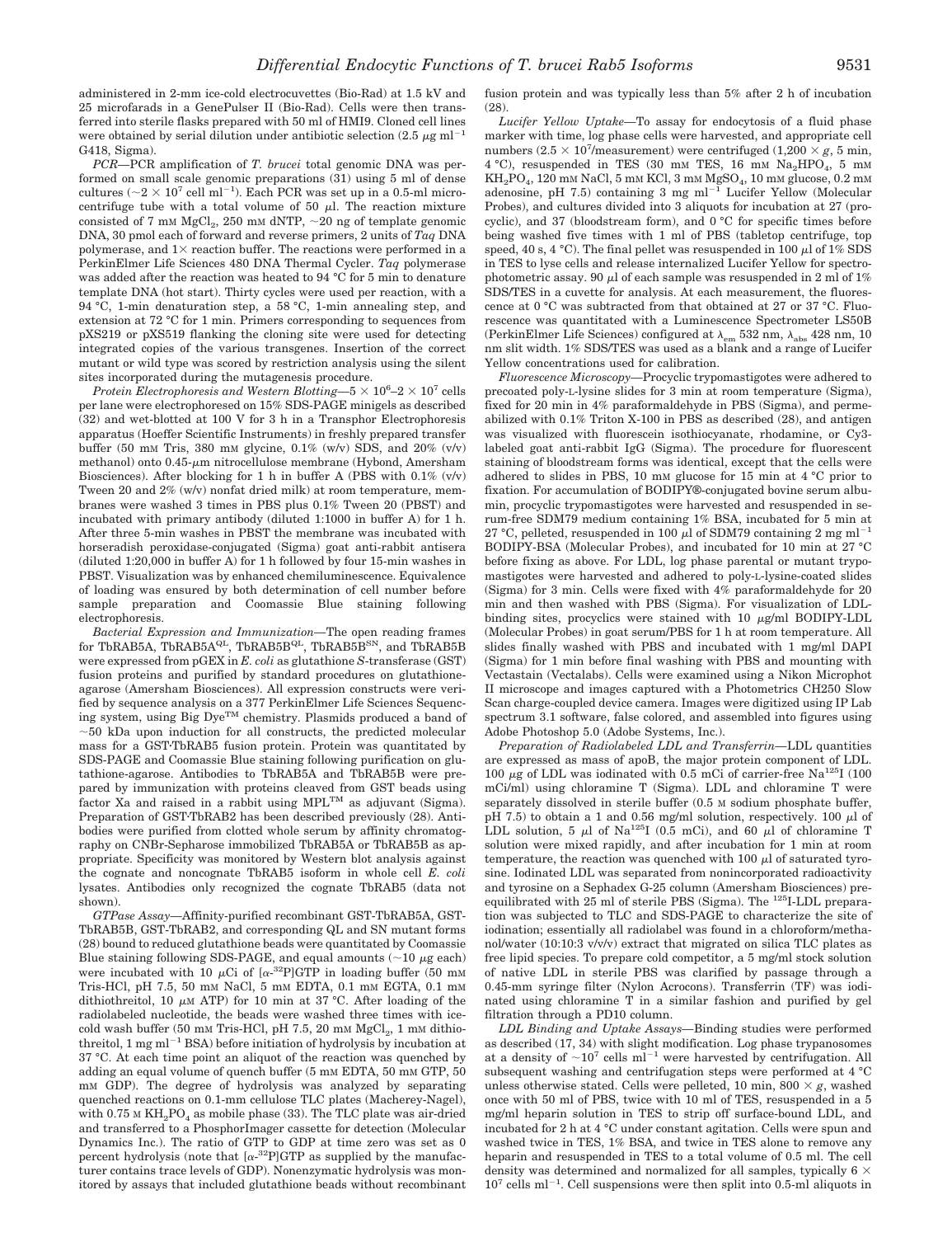

B



C



FIG. 1. **TbRAB5A and TbRAB5B are part of the endocytic system in** *T. brucei. A*, TbRAB5 compartments are stained with Lucifer

Eppendorf tubes. Native and radiolabeled LDL were premixed in TES, and 0.5-ml aliquots were transferred to the cell suspensions to obtain 1-ml samples of  $3 \times 10^7$  cells ml<sup>-1</sup> with 40, 140, 540, 2040, 5040, 20,040,  $50,040$ , and  $250,040$  ng ml<sup>-1</sup> final concentrations of total LDL (all in triplicate) and  $10^6$  ng ml<sup>-1</sup> (in duplicate). Samples were incubated for 5 h at 4 °C under constant agitation, and cells pelleted for 5 min at  $3,000 \times g$  and washed twice in PBS, 0.5% BSA, and cell-associated radioactivity was determined in a gamma counter (Amersham Biosciences). Data were corrected for nonspecific binding as defined by cell-associated radioactivity in the presence of high concentration of native LDL  $(10^6 \text{ ng } \text{ml}^{-1})$ . Equilibrium constants  $(K_d)$  and receptor numbers per cell were elucidated from a linear plot of [bound/free] *versus* [bound] (Scatchard analysis). For LDL and TF uptake assays, cells were harvested as described for binding studies, washed twice, and resuspended in serum-free medium, 1% BSA, counted, and equalized, typically  $2 \times 10^7$  cells ml<sup>-1</sup>. <sup>125</sup>I-LDL (320 cpm ng<sup>-1</sup>) or <sup>125</sup>I-TF (7510 cpm  $ng^{-1}$ ) was added to a final concentration of 120 ng ml<sup>-1</sup>, and endocytosis was initialized by placing the cell suspension in a water bath at 27 (procylics) or 37 °C (bloodstream form). At suitable time intervals, 0.5-ml aliquots were transferred to Eppendorf tubes on ice prepared with unlabeled LDL or TF to a final concentration of 300  $\mu\mathrm{g}$ ml<sup>-1</sup> to quench any further uptake and binding. Cells were rapidly pelleted for 1 min at  $14,000 \times g$  in a refrigerated centrifuge at 4 °C and supernatants discarded, and cells were washed twice in PBS, 0.5% BSA. Cell-associated radioactivity was determined in a  $\gamma$ -counter (Amersham Biosciences), normalized to  $10<sup>7</sup>$  cells, and converted to cell-associated LDL expressed in mass units (nanograms).

*Electron Microscopy—*For electron microscopy procyclic cells were grown to log phase and washed in serum-free SDM79 medium prior to fixing with 3% glutaraldehyde and processed for EM as described (35).

## RESULTS

*TbRAB5A and TbRAB5B Compartments Receive Distinct Endocytic Cargo—*We inferred previously (9) that TbRAB5A and TbRAB5B are involved in endocytic transport in *T. brucei* based on the following: (i) positioning in the posterior region of the cell subtending the flagellar pocket; (ii) colocalization of TbRAB5B with  $\text{ISG}_{100}$ , an endosomal protein (10); (iii) close juxtaposition with TbRAB4; and (iv) sequence similarity to mammalian Rab5. We have also shown that TbRAB5A receives fluorescent concanavalin A, which accumulates in this compartment at reduced temperature, strong evidence for a role in endocytosis and probable equivalence with the classical collecting tubules in this organism (27, 36). When procyclic insect form cells were incubated with Lucifer Yellow for 1 h to label extensively the endosomal system, fixed, and stained with antibody to TbRAB5A or TbRAB5B, both TbRAB5A and TbRAB5B structures were partly loaded with Lucifer Yellow, consistent with each being on the endocytic pathway and able to receive fluid phase material (Fig. 1*A*).

To determine whether TbRAB5A and -5B have the same or distinct functions, we compared the cargo that enters these two compartments in bloodstream form, specifically VSG (the ma-

Yellow in bloodstream cells. *Upper panel*, TbRAB5A; *lower panel* TbRAB5B. In each pair of images, phase contrast is to the *left*, and a merged fluorescence image is to the *right. Green*, Lucifer Yellow; *red*, anti-TbRAB5; *blue*, DAPI. *Yellow* stain indicates coincidence of the TbRAB and Lucifer Yellow staining. *B* and *C*, cargo molecules enter the TbRAB5A and TbRAB5B compartments in bloodstream forms. Gallery of images showing various ligands in the TbRAB5A and TbRAB5B compartments in 427 bloodstream cells. *B*, TbRAB5A colocalized with TF, tomato lectin (which binds to polylactosamine glycans), and VSG. In all cases TbRAB5A is in *red*, the second marker in *green*, and DNA in *blue*, with a merged image in the *rightmost panel*. For TF, a time course of accumulation is shown, indicating that TF rapidly enters the TbRAB5A compartment, consistent with assignment as an early endosome. *C*, TbRAB5B colocalized with TF, tomato lectin, and VSG. In all cases TbRAB5B is in *red*, the second marker in *green*, and DNA in *blue*, with a merged image in the *rightmost panel.* Note that VSG and tomato lectin do not colocalize with TbRAB5B, differentiating this compartment from TbRBA5A. For TF, a time course of accumulation is shown, indicating that TF never enters the TbRAB5B compartment. *Scale bars*,  $2 \mu m$ .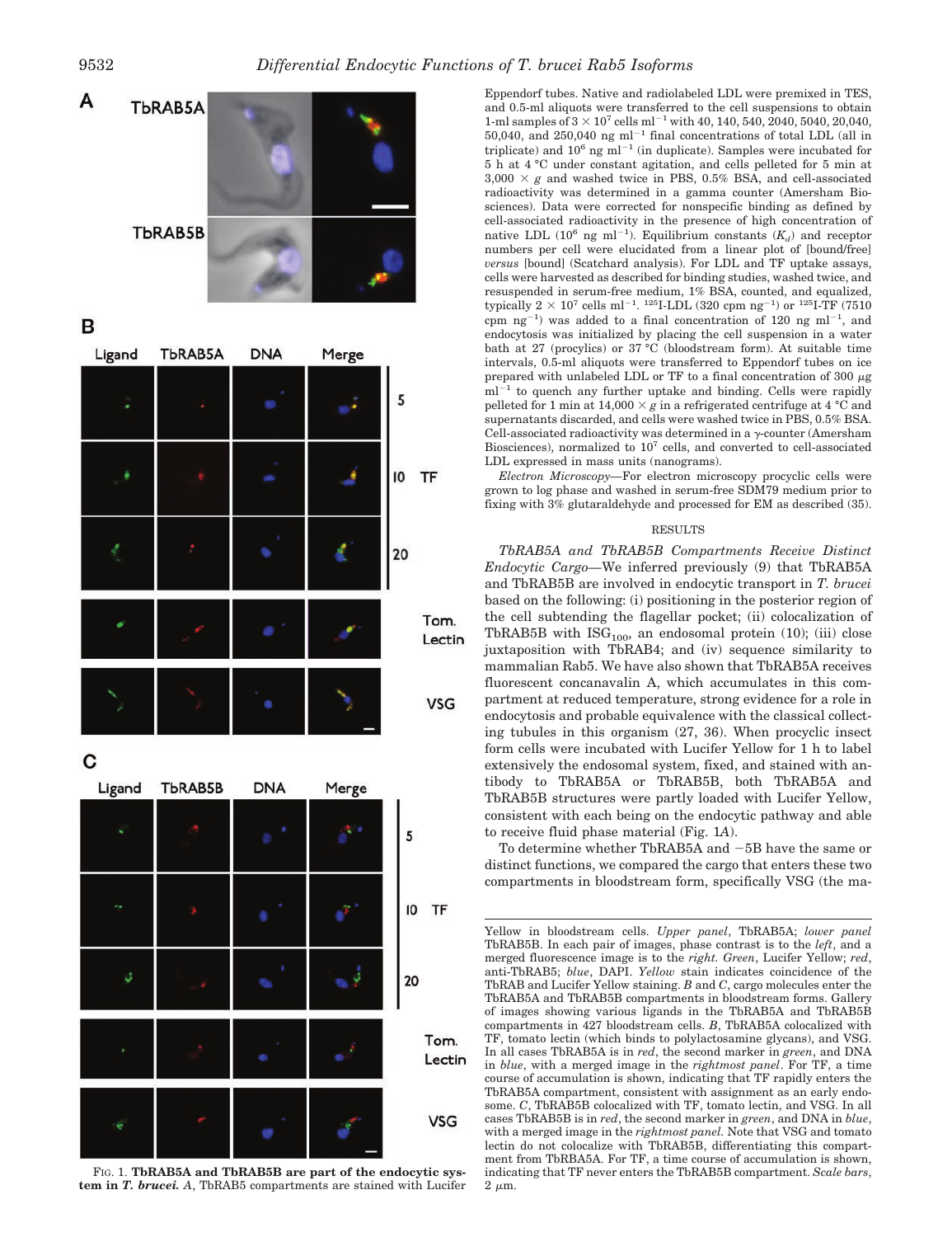

FIG. 2. **Distinct cargoes are present in TbRAB5A and TbRAB5B compartments in bloodstream stage cells.** Immunofluorescence analysis of TbRAB5 compartments in bloodstream *T. brucei. Upper panels*, TbRAB5A; *lower panels*, TbRAB5B. In each case ISG<sub>100</sub> immunofluorescence is shown in *green*, TbRAB5A/B in *red*, and DNA in *blue*. *Rightmost panels* is a merged image; *yellow* stain indicates coincident location for TbRAB5B and  $\mathrm{ISG}_{100}.$  The presence of  $\mathrm{ISG}_{100}$  in the TbRAB5B compartment of bloodstream form has been reported previously, together with data indicating coincident localization of TbRAb5A and TbRAB5B in procyclics  $(9)$ . *Scale bars*,  $2 \mu m$ .

jor surface glycoprotein and GPI-anchored), transferrin (endocytosed by the ESAG6/7 GPI-anchored heterodimer), and  $\text{ISG}_{100}$  (a transmembrane protein). TbRAB5A extensively colocalized with VSG and transferrin but not with  $\text{ISG}_{100}$ . Significantly,  $\text{ISG}_{100}$  was found in TbRAB5B-positive structures, whereas this compartment did not contain VSG or transferrin (Fig. 1, *B* and *C*, and Fig. 2). In addition, we observed that the TbRAB5A endosome population in bloodstream forms contained the major proportion of the tomato lectin reactivity (pNAL glycans) associated with endosomal glycoproteins (12). Hence, TbRAB5A and  $-5B$  are part of distinct endocytic pathways in the bloodstream form, and in particular, TbRAB5A structures contain GPI-anchored proteins and ligands of GPIanchored receptors. Because VSG is by far the most abundant surface molecule, these data indicate that the vast majority of GPI-anchored proteins enter the TbRAB5A compartment and are selectively excluded from TbRAB5B endosomes. By contrast, as previously reported (9), both TbRAB5A and TbRAB5B are present on the same membrane structures in procyclics. Overall, these data provide strong evidence that TbRAB5A and TbRAB5B are indeed components of the endocytic machinery, that their relationship is developmentally regulated, and that they have clear and distinct functions.

*Production of Mutant TbRAB5 Proteins—*To investigate further the functions of TbRAB5A and -5B, we constructed mutant versions of each protein by single amino acid substitution in critical catalytic regions of the proteins. Construction of constitutively GTP-bound Rab5 mutants by QL substitution within the WDTAGQE hydrolytic motif, conserved in the majority of Rab proteins, has been highly successful in determining the functions of Rab5 isoforms in higher eukaryotes and resulting in gain of function activity (23, 24). By contrast, dominant negative forms, produced by an SN mutation in the GKS consensus sequence, bind only GDP.  $Rab5^{QL}$  causes enlarged endosomes and perturbation of endocytosis, whereas Rab5SN generates shrunken endosomes (26). The WDTAGQE QL and GKS SN mutants were made for both TbRAB5 proteins.

Given the degree of phylogenetic divergence of TbRAB5 from mammalian Rab5, we wished to demonstrate directly that the Gln to Leu mutants have depleted GTPase activity. Mutant and wild type TbRAB5 proteins, together with TbRAB2 as a control (28), were expressed as GST fusion proteins in *E. coli*,

All assays were performed in duplicate, using freshly isolated GST fusion proteins coupled to glutathione-agarose (see "Experimental Procedures"). Approximately 10  $\mu$ g of each protein was used for each reaction and quantitated by Coomassie staining of SDS-PAGE separated protein. Following hydrolysis, products were resolved by TLC. At least five time points were taken for each assay; for brevity and clarity a representative time point within the linear portion of the curve is shown here (typically before 70% of the GTP has been hydrolyzed). Data from a single experiment are shown; all assays were performed at least twice with highly reproducible results. In all cases, the QL mutant had less than 20% of the activity of the corresponding wild type protein. Note that the SN mutants were not assayed due to instability in *E. coli*.

| TbRAB          | Reaction time | $\%$ GTP hydrolysis ( $\pm$ S.D.) | % TbRAB2 activity |  |
|----------------|---------------|-----------------------------------|-------------------|--|
|                | min           |                                   |                   |  |
| Assay 1        |               |                                   |                   |  |
| $\overline{2}$ | 30            | 68.8(1.7)                         | 100               |  |
| 5A             | 30            | 42.6(1.8)                         | 62                |  |
| Assay 2        |               |                                   |                   |  |
| 5A             | 30            | 46.6(3.4)                         | $ND^a$            |  |
| $5A^{QL}$      | 30            | 9.1(1.2)                          | ND                |  |
| Assay 3        |               |                                   |                   |  |
| $\mathbf 2$    | 40            | 22.0(3.7)                         | 100               |  |
| 5B             | 40            | 34.1(3.0)                         | 155               |  |
| $5B^{QL}$      | 40            | 5.8(4.5)                          | 26                |  |

*<sup>a</sup>* ND, not determined.

bound to glutathione-Sepharose beads, and their GTPase activity was determined over a 1-h period (Table I). Product production attained a plateau after hydrolysis of  $>70\%$  of the GTP (28). TbRAB5A and TbRAB5B had hydrolytic activity that was similar to TbRAB2, whereas for both TbRAB5 proteins the Gln to Leu substitution resulted in a significant decrease in GTP hydrolytic activity, with the QL mutants retaining less than 20% of the activity of the corresponding wild type protein (Table I and data not shown). The TbRAB5A<sup>SN</sup> and TbRAB5BSN proteins were unstable in *E. coli*, which has been observed for several TbRABSN mutants,3 and their *in vitro* biochemical properties were not investigated further.

*Generation of Procyclic and Bloodstream Form Cell Lines Overexpressing TbRAB5 Isoforms—*A total of 12 distinct transgenic constructs were generated, corresponding to wild type, QL, and SN versions of each of the two *TbRAB5* genes and both life stages. 427 strain procyclic or bloodstream form trypanosomes were transfected with TbRAB5A, TbRAB5B, and mutant forms as complete open reading frames in pXS219 or pXS519, respectively, selected, and cloned by limiting dilution (28). Multiple clones were obtained for each construct. To demonstrate the presence of the integrated vector, genomic DNA of parental and transformed cells was extracted for PCR analysis (31). Products of the expected size were recovered from the genome of transfected cells by using vector-specific primers, whereas the parental strain yielded no detectable product, consistent with stable integration of the construct and specificity of the PCR (data not shown). The presence of noncoding restriction markers engineered into the QL and SN substitutions was used to confirm that the correct variant was present (see "Experimental Procedures" and data not shown). These data demonstrated integration of the transgene construct.

Expression of ectopic TbRAB5 at the protein level was determined by Western blot and probing lysates with affinitypurified polyclonal antibodies raised against either recombinant TbRAB5A or -5B (9). In the cell lines expressing ectopic wild type or QL version of the protein, we observed a 4–10-fold increase in signal in the relevant band, consistent with expression of the correct product at increased levels (Fig. 3). For SN

<sup>3</sup> M. C. Field and T. Jeffries, unpublished data.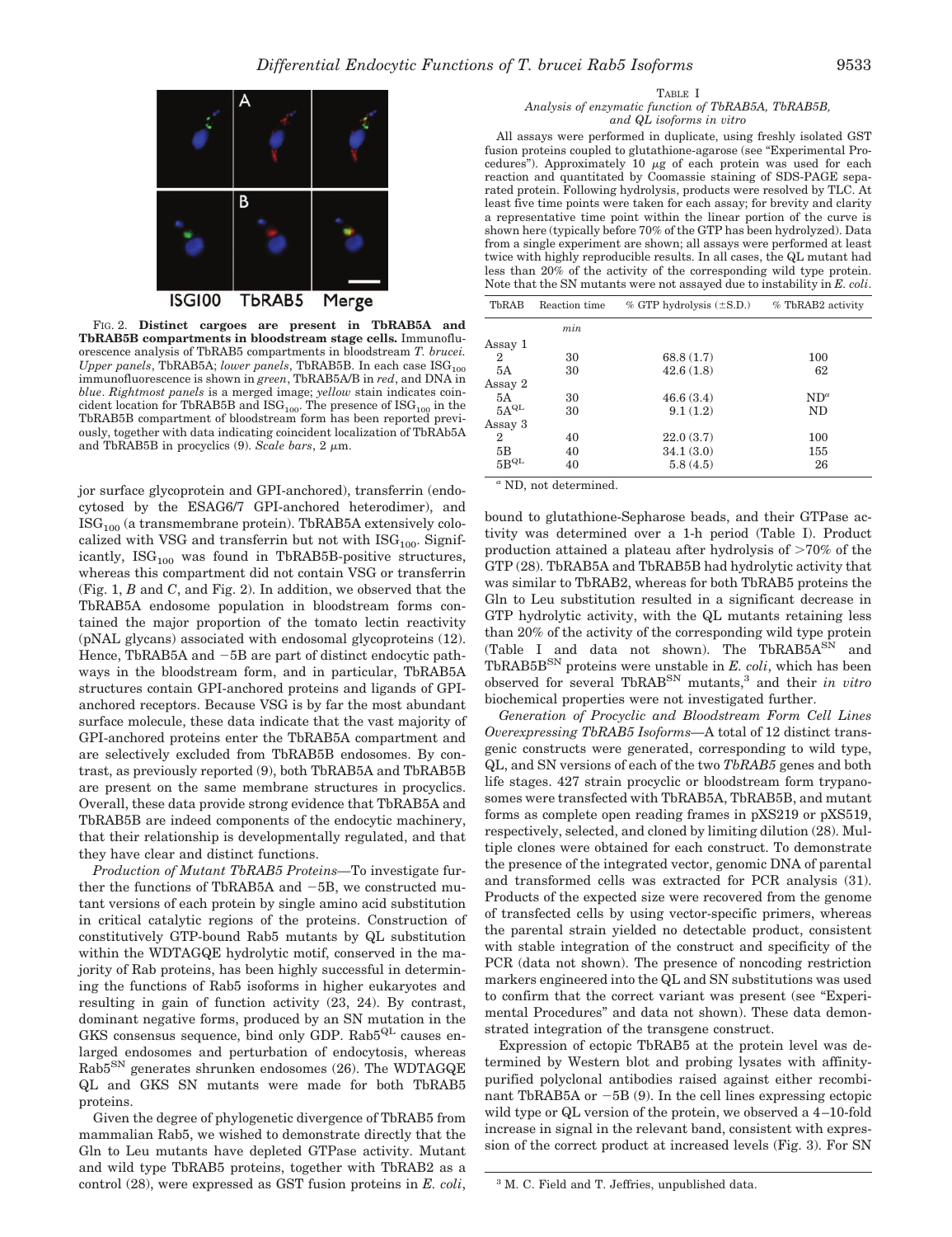

FIG. 3. **Characterization of trypanosome clones overexpressing TbRAB5A or 5B.** Expression of TbRAB5A and -5B in transformed *T. brucei* cells cloned by limiting dilution were analyzed by Western blot. Boiling SDS lysates of trypanosome cells (typically  $5 \times$ 106 per lane) were prepared, fractionated by reducing SDS-PAGE, probed with rabbit anti-TbRAB5A or -5B polyclonal antibodies, and raised against recombinant protein expressed in *E. coli* as indicated. Equivalence of loading was determined by Coomassie Blue staining of aliquots of the lysates electrophoresed on identical gels. Note that the anti-TbRAB5 antisera are monospecific as determined by Western analysis of the affinity-purified antibodies when used to probe *E. coli* lysates containing GST-TbRAB5A or -5B (data not shown). *Par*, parental; *PCF*, procyclic; *BCF*, bloodstream.

#### TABLE II

## *Overexpression of TbRAB5A, TbRAB5B, and mutant isoforms results in altered growth in procyclic form T. brucei*

Cells were inoculated into fresh media at  $10^5$  parasites/ml. Growth was followed over a period of at least 5 days, determining cell number twice daily with a Coulter counter. Regression analysis was used to determine the generation time. All experiments were carried out in at least duplicate experiments (*n*, number of experiments). Growth phenotype has been observed to be stable over a period in excess of 100 generations. For bloodstream mutants the deviation from parental growth was not statistically significant.

| 3              |
|----------------|
| 2              |
| $\overline{2}$ |
| 6              |
| 4              |
|                |
| $\overline{2}$ |
| $\overline{2}$ |
| $\overline{2}$ |
| $\overline{2}$ |
| $\overline{2}$ |
| 2              |
|                |

forms expression was lower, and by this analysis only the TbRAB5BSN form in the bloodstream form could be positively detected, and hence the SN mutants may be less stable *in vivo* than QL or WT forms, similar to the reduced stability observed in *E. coli*. Moderate expression, as obtained here, of ectopic Rab is preferable as the mutant proteins have dominant effects, and in particular the GTP-locked QL form is generally considered to sequester GTPase activating protein effectors; low expression reduces the possibility of erroneous cross-talk between downstream signaling pathway components.

*Characterization of the TbRAB5 Mutant Cell Lines—*We initially assessed the influence of the ectopic copy of TbRAB5A, -5B, and the various mutants on growth of *T. brucei* in culture. First, all transformants had normal morphology and unaltered DNA content, indicating normal progression through the cell cycle. Second, growth curves were obtained over a period of 5–7 days and generation times calculated by regression analysis. The data indicate no significant alteration in the growth of bloodstream form cells *in vitro* (Table II), and when used to infect mice, there was also no discernible difference in replication rate.<sup>4</sup> By contrast, overexpression of wild type and  $Q<sub>L</sub>$ TbRAB5B isoforms and the TbRAB5AWT in the procyclics resulted in an  $\sim$ 30% decrease in the growth rate. This may be



FIG. 4. **Overexpression of TbRAB5A proteins does not lead to mislocalization.** Gallery of immunofluorescence images of bloodstream and procyclic form parasites showing the location of TbRAB5A and TbRAB5B in parental (*Par*) and cloned transgenic lines. In all panels the TbRAB protein is observed localized to structures between the nucleus and kinetoplast as predicted for an endosomal component and consistent with correct targeting. The life stage (*BSF*, bloodstream; *PCF*, procyclic), cell line, and antiserum used are indicated. Panels show a merge of the phase contrast, DAPI stain for the nucleus and kinetoplast (*blue*), and the fluorescent antibody channel (*FITC*). Note that the images have been false colored for immunoreactivity in *red*  $(TbRAB5A)$  and *green*  $(TbRAB5B)$ . *Scale bars*, 2  $\mu$ m.



FIG. 5. **Endosomal ultrastructural morphology is perturbed in TbRAB5AQL procyclic cells.** Ultrastructural analysis of mutant and wild type cells by thin section of plastic-embedded cells. *A,* 427 wild type procyclic showing the endosomal region of the trypanosome in the posterior of the cell. *B*, TbRAB5A<sup>QL</sup> procyclic, showing the same region of the cell as in *A.* Large membrane-bound structures proximal to the flagellar pocket can be clearly observed. Other parts of cytosol are devoid of these structures, indicating a specific effect on this portion of the cell. Magnification factor  $25,000 \times (A)$  and  $40,000 \times (B)$ . Other cell lines had no ultrastructural abnormalities (data not shown). *Scale bars*,  $0.2 \mu m$ .

due to abnormalities in the endosomal system and, in particular, in uptake of vital nutrients. As other parameters indicate that these cells are functioning normally and the growth rate alterations are minor, we conclude that the mutants are unlikely to have major pleiotrophic effects.

Third, to ensure that any phenotype of transgenic parasites was representative of the true functions of TbRAB5A and TbRAB5B, we determined the intracellular localization of the TbRAB5 proteins by immunofluorescence. In no case did we observe aberrant localization; TbRAB5 immunoreactivity was always located to vesicular structures positioned between the nucleus and kinetoplast (Fig. 4), consistent with correct targeting of the TbRAB5A and TbRAB5B proteins (9). By epifluorescence microscopy, alterations to the morphology of the compartments themselves cannot be resolved (see below). Hence, there <sup>4</sup> A. Pal, M. C. Field, and H. P. Voorheis, unpublished data. is no gross alteration to cell cycle, detrimental effects on growth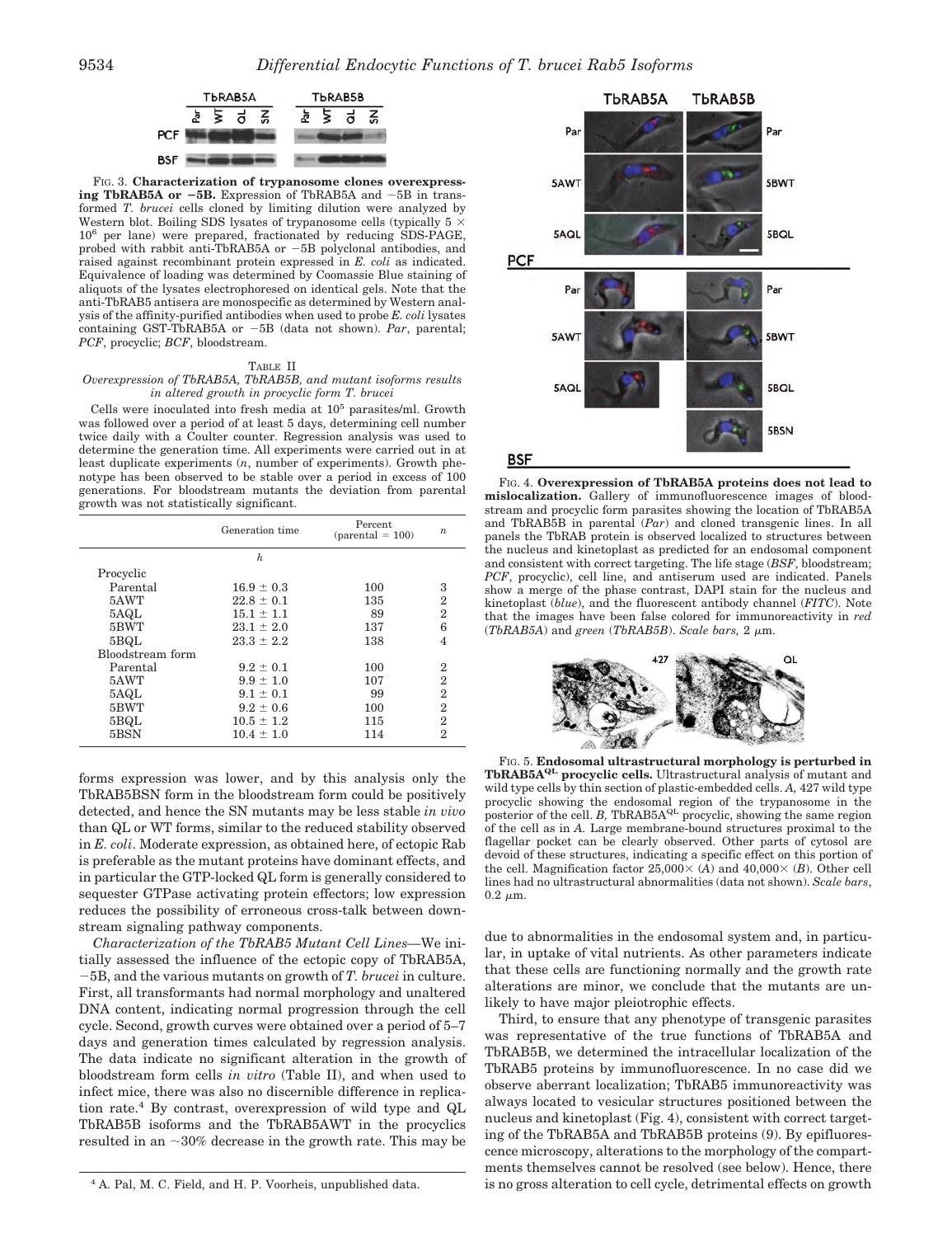

FIG. 6. **TbRAB5A and TbRAB5B control fluid phase endocytosis.** *A*, specific LY uptake on procyclic (*PCF*) and bloodstream (*BCF*) stage TbRAB5 overexpressors. Cells were harvested from cultures in exponential growth, washed, and resuspended in TES buffer supplemented with 3 mg/ml LY at  $2 \times 10^7$  cells/ml. Uptake was allowed for 2 h at 30 (bloodstream) or 27 °C (procyclic). Cells were washed five times in TES, lysed in TES, 1% SDS, and cell-associated LY was determined in a fluorimeter. Values were corrected for cell-associated LY obtained over the same time course on ice to express specific uptake. Samples were set up in triplicate. Displayed is the specific LY uptake as fraction (in %) of the bloodstream parental cells, and *error bars* show the difference of two independent experiments. The mean specific LY uptake of bloodstream parental WT cells was  $4.67 \pm 1.96$  ng/ $10^7$  cells,  $n =$ 8. *Open bar*, procyclic parental; *dark bars*, TbRAB5A isoforms; *light gray bars*, TbRAB5B isoforms. *Dotted line* represents 100% of bloodstream form parental level. *B*, cell-associated fluorescence is shown for a time course of Lucifer Yellow accumulation up to 180 min. The experiment was done in triplicate, with background values obtained from parallel samples maintained on ice before solubilization. Standard error bars are indicated, and this is a representative experiment of two. A clear increase in uptake of Lucifer Yellow is obtained with the TbRAB5AWT overexpressor, which is augmented further for TbRAB5AQL. *Error bars* for some data points are occluded by the plot symbol.

rate, or mistargeting of the G proteins, suggesting that transgenic phenotypes will be ascribable to a specific function of TbRAB5.



FIG. 7. Procyclic trypanosomes expressing TbRAB5A<sup>QL</sup> have **augmented LDL endocytosis.** Cells in exponential growth were harvested, washed, and resuspended in TES. Radiolabeled 125I-LDL or TF was added, and after 1 h incubation aliquots were transferred to ice, quenched, and washed extensively as described under "Experimental Procedures." Cell-associated radioactivity was determined in a  $\gamma$ -counter and converted to cell-associated LDL expressed as percent uptake relative to bloodstream cells. Data are the mean of three determinations, and *error bars* indicate the S.D. Background levels of binding, obtained in the presence of excess ligand, have been subtracted from each data point. *Dotted line* indicates the mean level of uptake in bloodstream forms, and all data are normalized to this value at 100%. *Open bar,* parental 427; *gray bar*, TbRAB5B mutants; *dark bar*, TbRAB5A mutants. *PCF*, procyclic; *BCF*, bloodstream.

*Overexpression of TbRAB5AQL Increases Endosome Volume—*To investigate the effects of TbRAB5 isoform expression on membrane organization at the ultrastructural level, sections were prepared from silicone-embedded samples of each of the six procyclic transfected strains and the parental cells. In all strains, except the TbRAB5 $A^{QL}$  and TbRAB5 $A^{WT}$  cells, endosome structure was unaltered. By contrast, in the  $TbRAB5A^{QL}$  cells, structures several times larger than normal early endosomes, were observed proximal to the flagellar pocket (Fig. 5). Similar, but less pronounced alterations were visible in the TbRAB5AWT cells (data not shown). The mutant cells exhibited no other abnormal morphology. These enlarged structures possess continuous membranes, suggestive of early endosomes, and were frequently in close contact with each other, which could indicate high levels of homotypic fusion.

*TbRAB5A Affects Fluid Phase Endocytosis—*Previous studies of trypanosomal endocytosis used fluorescent dextrans as fluid phase markers (5). We chose Lucifer Yellow (LY) to follow endocytosis and recycling by fluorescence spectrophotometry as this compound colocalizes with TbRAB5A and -5B (Fig. 1). We initially screened our panel of mutants for LY uptake over a 2-h period (Fig. 6*A*). Internalization by parental nontransfected procyclic cells was extremely low and just detectable, consistent with previous studies (37), but significantly greater in parental bloodstream forms. Expression of mutant TbRAB5 isoforms had no effect on LY uptake in the bloodstream form, similarly to the lack of enhancement seen with LDL (below). By contrast, LY endocytosis was augmented significantly in the procyclic pathway by the QL isoforms of both TbRAB5A and TbRAB5B, indicating a role in fluid phase endocytosis for both proteins. Significantly, the  $ThRAB^{QL}$  mutant augmented LY uptake to a level equivalent to the parental bloodstream form, similar to the data for LDL endocytosis and consistent with the presence of a rate-determining step in bloodstream form endocytosis that cannot be stimulated by TbRAB5. The stimulation by TbRAB5B $^{QL}$  was less marked than TbRAB5A $^{QL}$ , and the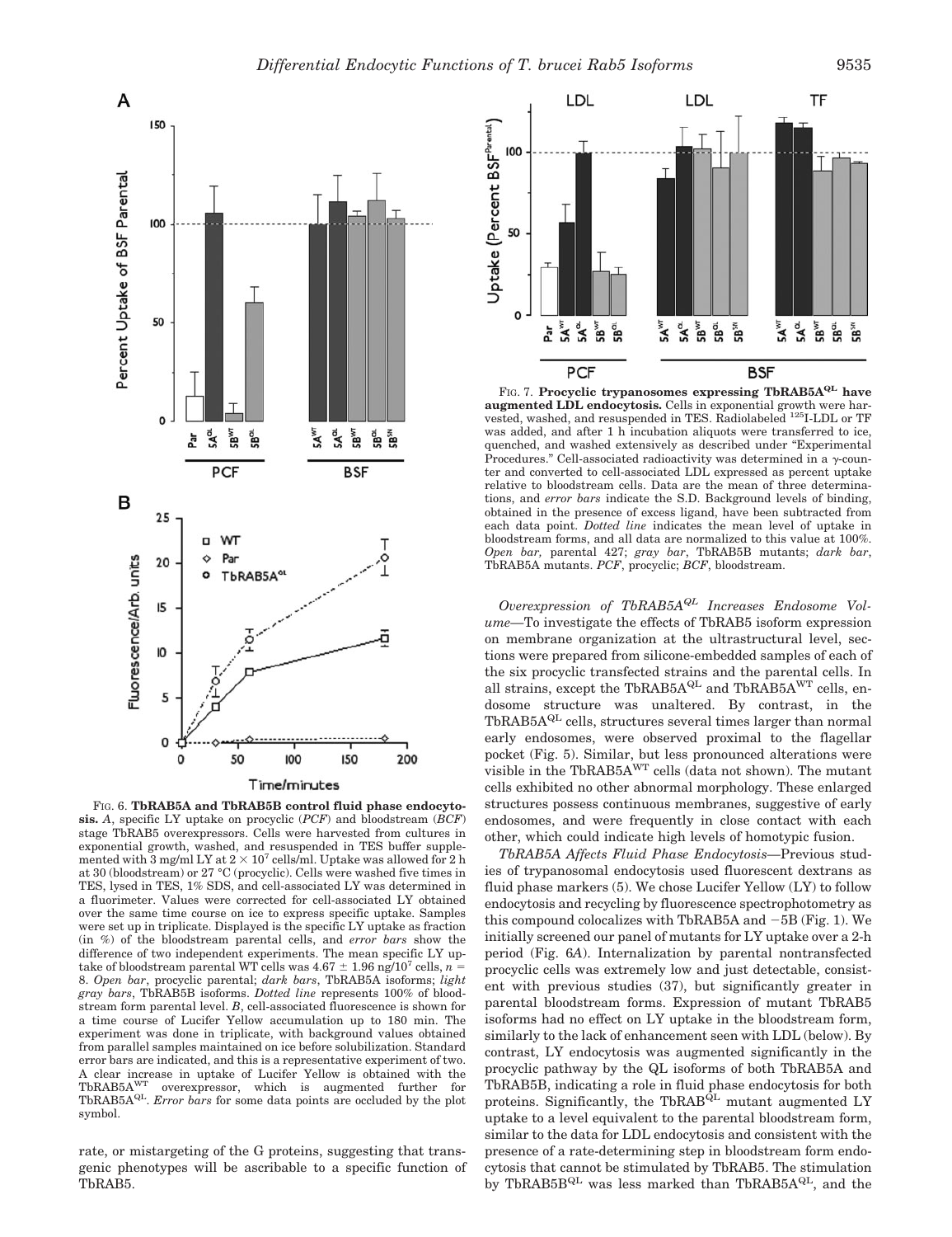

FIG. 8. **Kinetics of LDL uptake are altered in TbRAB5A<sup>QL</sup> cells.** Time course of LDL accumulation for both parental 427 procyclic cells (*open symbols*) and TbRAB5AQL overexpressors (*closed symbols*). *Error bars* indicate the S.E. from a triplicate determination. *Lower panel*, uptake at 27 °C represents specific uptake of human LDL. Procyclics overexpressing TbRAB5AQL were processed as for the kinetic experiment, and cells were incubated as follows: 27 °C (*closed square*); 27 °C plus 300 g/ml unlabeled LDL (*cross*); 4 °C (*open square*). Increased binding at  $t = 0$  in the *lower panel*; this is due to proportionately greater background from interaction with the plasticware as lower numbers of cells were used in this experiment compared with that shown in the *top panel. Par*, parental.

TbRAB5BWT form did not stimulate LY uptake, suggesting a less important role for TbRAB5B than TbRAb5A in procyclic fluid phase endocytosis.

We chose to analyze LY uptake kinetics in TbRAB5A isoform-expressing cells, as TbRAB5A had a more pronounced influence on this parameter (Fig. 6*B*). Compared with the parental line, the TbRAB $5A^{QL}$  clone internalized at over 10-fold more fluorophore in a given period. Significantly, the TbRAB5AWT cells had an intermediate level of endocytosis compared with the parent strain and the TbRAB5 $A^{QL}$  cells. As the expression levels of the ectopic TbRAB5A isoforms are very similar, these data indicate that the nucleotide status of TbRAB5A is important in control of endocytosis, whereas comparison between parental cells and the TbRAB5AWT cells indicates that copy number is also a parameter controlling endocytic flux.

*GTP-binding State of TbRAB5A Affects Receptor-mediated Endocytic Flux—*To analyze the role of TbRAB5A and -5B in receptor-mediated endocytosis, we chose the LDL and the TF receptors (ESAG6/7) for study. LDL and TF are essential requirements for parasite growth (16, 38, 39). The LDL receptor is expressed in both bloodstream form and procyclic stages (17, 38) but has not been cloned, whereas the TF receptor is bloodstream form-specific and well characterized at the molecular level (39).

We screened all procyclic and bloodstream form cell lines for their ability to endocytose LDL and bloodstream form cell lines for TF accumulation during a simple 1-h incubation (Fig. 7). Cells were exposed to  $125$ I-labeled ligand, extensively washed following the incubation, and cell-associated radioactivity determined in a  $\gamma$ -counter. Control experiments demonstrated that for both ligands no uptake was observed in the presence of  $>$ 100-fold excess unlabeled ligand or at 4 °C and that TF uptake could be prevented by calcium chelation (data not shown).

For TF, none of the mutant TbRAB proteins altered accumulation, despite data indicating that this ligand is present in the TbRAB5A compartment (Fig. 7). By contrast LDL accumulation was augmented in the procyclic cells expressing the TbRAB5A $^{QL}$  ~5-fold (Fig. 7), resulting in a similar level of LDL accumulation as in bloodstream form cells. None of the bloodstream form mutants or the TbRAB5B procyclic mutants exhibited altered LDL uptake. These data suggest that TbRAB5A has a specific role in LDL endocytosis in the insect stage parasite. The insensitivity of endocytosis to TbRAB5 perturbation in the bloodstream form is unknown but may be connected with the much higher endogenous levels in this stage; in the procyclic TbRAB5A<sup>QL</sup>, LDL accumulation was increased to levels equivalent to bloodstream form, consistent with the presence of a further rate-limiting process in this stage.

Next we determined the kinetics of LDL accumulation by the procyclic parental and TbRAB5A mutant cell lines. Procyclics take up LDL but at a low level (Fig. 8). The accumulation of LDL attained a plateau after  $\sim$  30 min due to LDL reaching the lysosome where it is degraded and radiolabel released. Similar uptake was observed for the TbRAB5A $^{QL}$  cells with the exception that the level of LDL accumulated was greatly increased (Fig. 8). No uptake was observed in the presence of excess unlabeled LDL or at 4 °C (Fig. 8). These data indicate that the rate of receptormediated endocytosis may be stimulated by TbRAB5A at the insect stage, confirming this Rab protein as a central control element in selected endocytic processes in *T. brucei*.

With the above indication that TbRAB5A, but not TbRAB5B, influences LDL endocytosis, we next asked if receptor location was being altered. Perturbation of endocytic compartments can lead to redistribution of transferrin receptors in metazoan cells (23). As the LDL receptor has not been cloned, we chose to determine the number of LDL-binding sites at the surface of cells at 4 °C. We observed two affinity classes for LDL binding, a high affinity class  $(K_d 4 \text{ nm})$  and a lower affinity class  $(K_d 70 \text{ nm})$ nM) by Scatchard analysis using <sup>125</sup>I-labeled LDL on the parental procyclic (Fig. 9 and Table III) in agreement with previous observations (17). Scatchard analysis on the TbRAB5AWT and TbRAB5A<sup>QL</sup> cells identified two sites with essentially identical affinities to the parental line. However, the number of sites was increased  ${\sim}12\text{-fold}$  in the TbRAB5A $\mathrm{^{QL}}$  and 3-fold in the TbRAB5AWT overexpressor cell line (Fig. 9 and Table III). Most significantly, the ratio of the high to low affinity class site was maintained (Table III). We were unable to determine the total level of expression of the LDL receptor as the protein has not been identified and binding studies on whole cell extracts were uninformative, and hence we cannot formally rule out augmented expression of the LDL receptor protein, although we consider this as extremely unlikely.

LDL-binding sites are reported to be located on the flagellar pocket, the flagellar body, and in endosomal structures (17). We examined the location of the LDL receptor in procyclic parental and TbRAB5 $A^{QL}$  cells using BODIPY-LDL. This analysis confirmed that most LDL receptors were located on the flagellum and in the flagellar pocket, but importantly that staining intensity was greatly increased in the TbRAB5 $A^{QL}$  cells, consistent with a greater LDL receptor number at the cell surface but otherwise unperturbed localization (Fig. 10). The BODIPY-LDL surface staining is not an artifact of the fixation process, because the same pattern was observed by incubating parasites with the fluorescent LDL at 4 °C, prior to fixation (not shown). Together these data indicate that expression of TbRAB5A<sup>QL</sup> increases the number of surface LDL-binding sites, and the most probable mechanism is that internal receptors are redistributed to the surface by perturbation of endocytic and recy-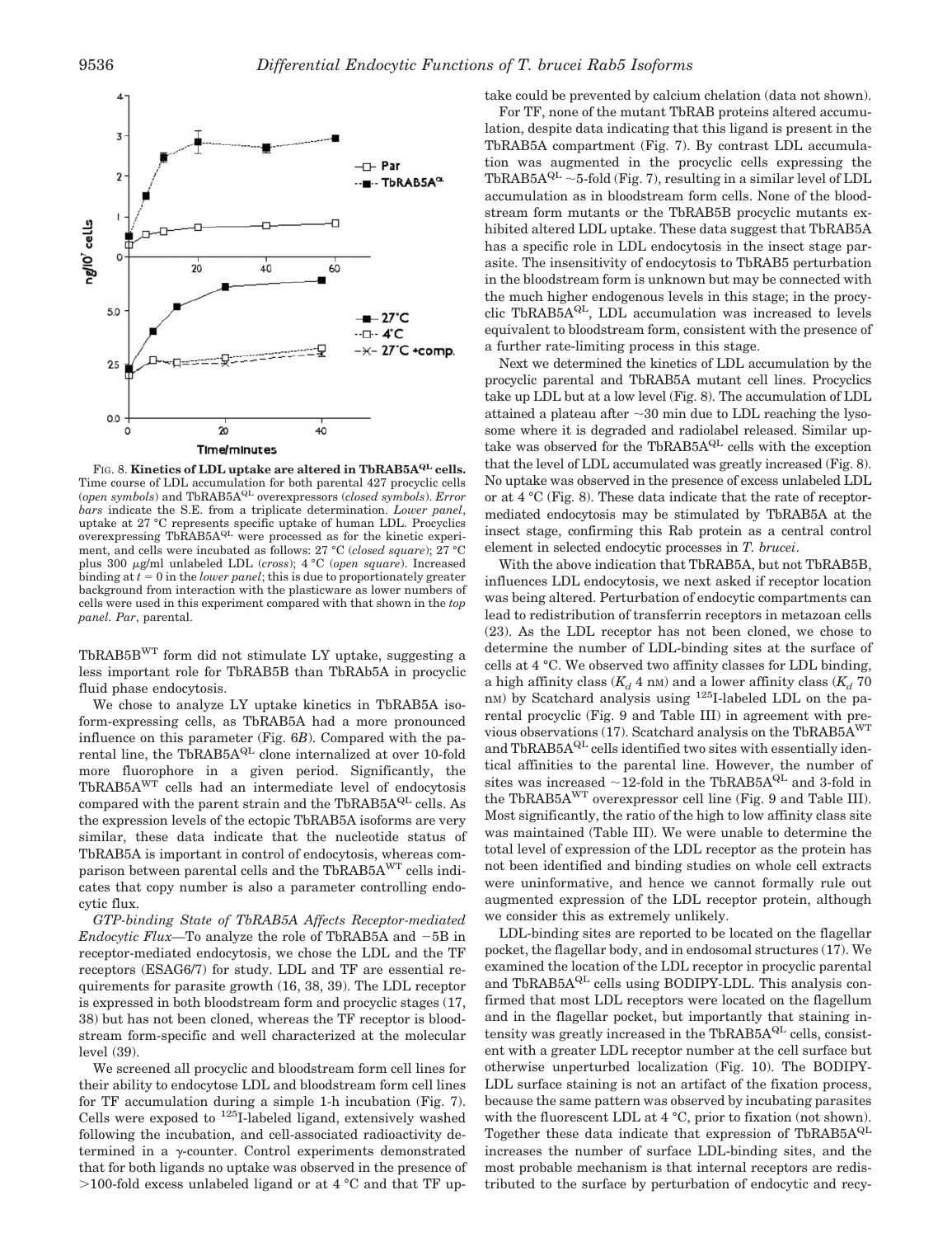FIG. 9. **Scatchard analysis of procyclic form trypanosomes reveals increased surface LDL-binding sites in TbRAB5A mutant cells.** Parental (*Par*) 427 and cells expressing TbRAB5A<sup>WT</sup> and TbRAB5A<sup>QL</sup> ectopic copies were analyzed for surface LDL-binding sites by competition binding analysis. Data are presented as [bound/free] against [bound]. All determinations were done in triplicate, with S.E. indicated and have been background corrected. In all cases two affinity binding sites for LDL can be detected but in proportionately greater numbers for TbRAB5A<sup>WT</sup> and TbRAB5<sup>QL</sup> compared with the parental cells. *Lines* through the plot symbols represent the regression fit of the data. Note the changes in the scale on the *abscissa*.



TABLE III

*The number of specific LDL-binding sites are increased in the TbRAB5A<sup>WT</sup>*  $(5A^{WT})$  *and TbRAB5A<sup>QL</sup>*  $(5A^{QL})$  *procyclic overexpressors* Data are derived from Scatchard plots (Fig. 9). The number of specific LDL-binding sites are expressed on a per cell basis. The analysis has been done three times with essentially identical results. Par, parental.

| Cell line                                                                                                 | Low   |                                  | High             |        |       |
|-----------------------------------------------------------------------------------------------------------|-------|----------------------------------|------------------|--------|-------|
|                                                                                                           | $K_D$ | Number <sup><math>a</math></sup> | $K_D$            | Number | Ratio |
|                                                                                                           | $n_M$ |                                  | $n$ <sub>M</sub> |        |       |
|                                                                                                           | 69    | 43,000                           | 4.1              | 2,600  | 0.06  |
| $\begin{array}{c} \mathbf{Par}^c \\ 5 \mathbf{A}^{\mathbf{WT}} \\ 5 \mathbf{A}^{\mathbf{QL}} \end{array}$ | 111   | 144,000                          | 7.4              | 12,100 | 0.08  |
|                                                                                                           | 81    | 633,000                          | 5.9              | 44,000 | 0.07  |

*<sup>a</sup>* Number of binding sites/cell in high or low affinity class.

*<sup>b</sup>* Ratio of the number of high to low affinity binding sites.

*<sup>c</sup>* 427 is the unmanipulated parental strain for all PCF lines.

cling kinetics. The effects of TbRAB5A<sup>QL</sup> on LDL uptake in procyclics and the specific trafficking of GPI-anchored proteins through the TbRAB5A compartment also suggest that the parasite receptor for LDL may be a novel GPI-anchored protein.

# DISCUSSION

For endocytosis of plasma membrane proteins the route taken is influenced by the mode of membrane attachment, specifically GPI anchor or transmembrane polypeptide. Both cargo classes meet at some point past the early endosome (as defined by Rab5 localization), but controversy remains concerning the relationship of GPI-anchored proteins and the clathrindependent endocytic system. In trypanosomatid parasites, endocytosis of GPI-anchored macromolecules is of particular importance as this is the major mechanism for surface membrane attachment, and many of these GPI-anchored molecules are implicated in virulence systems (7). The major functions of the *T. brucei* endocytic system, composed of a set of tubules and vesicles interacting with the flagellar pocket and the *trans-*Golgi network, are nutrient uptake and defense from the humoral arm of the host immune response (15, 40). We and others (9, 10, 14, 15, 27) have mapped an increasing number of compartments responsible for fluid phase and receptor-mediated uptake, part of which is likely to be clathrin-dependent. The TbRAB5 isoforms in the trypanosome have evolved independent of higher eukaryotes, suggesting adaptation to the specific requirements of the parasite (9). The system also contains

recycling endosomes defined by TbRAB4 and TbRAB11 (9, 27).

Metazoan Rab5 isoforms have distinct functions in endocytosis of surface receptors and interaction with intracellular pathogens (25, 26). A revised organization for the endosomal system suggests that endosomal compartments are multifunctional, with Rab5 domains receiving cargo and contiguous but distinct Rab4 and Rab11 domains for recycling (41). We find that in bloodstream form trypanosomes TbRAB5A- and TbRAB5B-positive endosomes contain distinct cargo sets; specifically, the GPI-anchored VSG and transferrin (endocytosed by a GPI-anchored receptor) are present within the TbRAB5A population, whereas transmembrane  $\text{ISG}_{100}$  localizes to the TbRAB5B compartment and contrasts to the insect form where the two TbRAB5 proteins are coincident (9). These observations suggest that in the bloodstream form there is a requirement for multiple endosomal pathways, *i.e.* a TbRAB5A-dependent endocytic sorting pathway devoted to GPI-anchored proteins and fully separated from a second path mediated by TbRAB5B.

Hence, endocytic sorting of GPI-linked molecules in trypanosomes occurs early and possibly depends on the mechanism of membrane attachment. This hypothesis is supported by data from a study in *Trypanosoma vivax*, where a 65-kDa transmembrane protein was shown to internalize to compartments distinct from VSG following binding of cognate antibody (42). Also, VSG and ESAG6/7 are only distantly related at the sequence level, and any peptidic polypeptide signal is unlikely to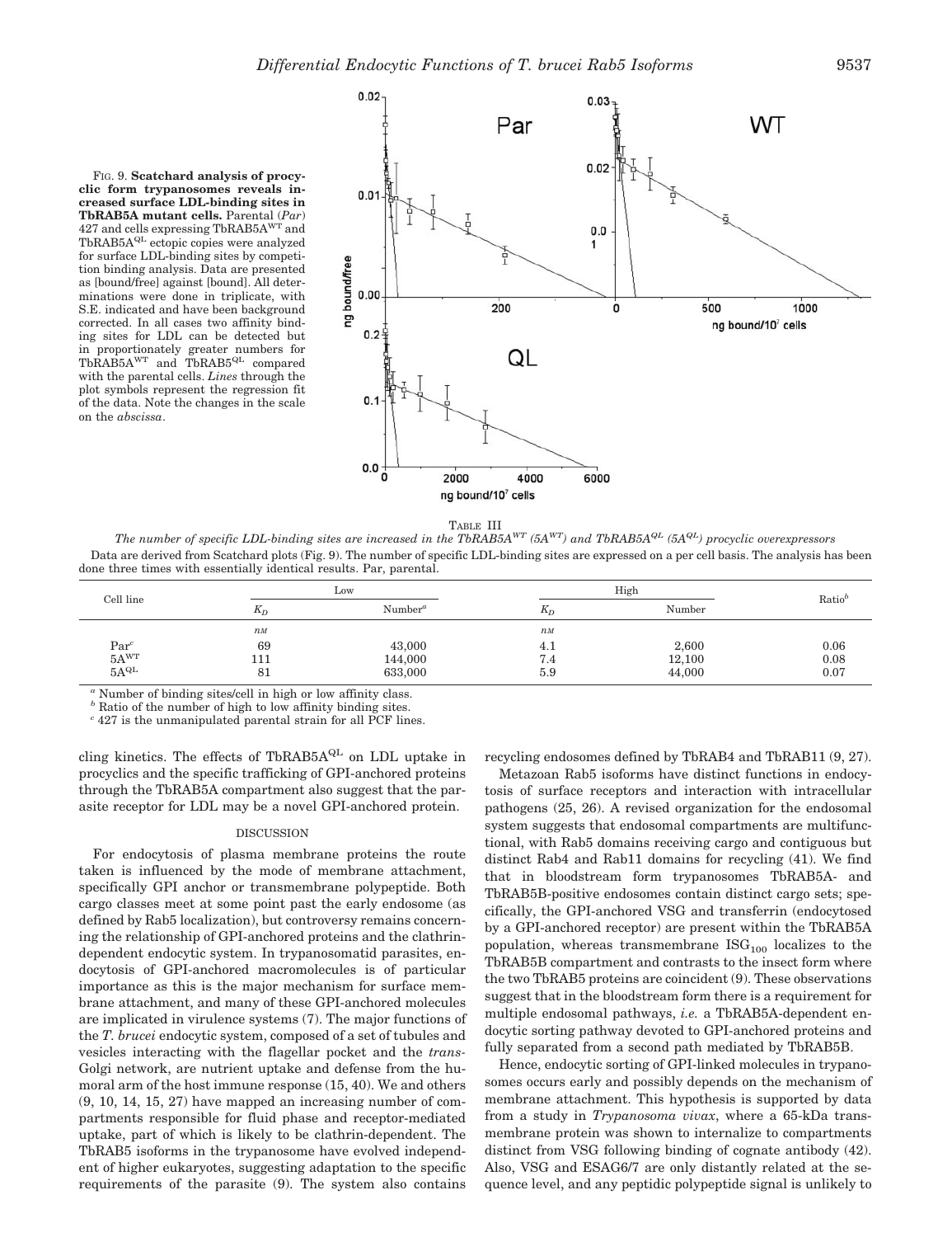

FIG. 10. **Enhanced binding of LDL to the surface of procyclic** cells expressing TbRAB5A<sup>QL</sup> at the flagellar pocket and flagellum. Parental (*Par*) 427 (*top panels*) and TbRAB5A<sup>QL</sup> (QL; *bottom panels*) procyclics, fixed and stained with BODIPY-LDL (10 µg/ml) (*left panels*). Nuclei and kinetoplasts were visualized by DAPI staining (*middle panels*). *Right- hand panels*, merge. In the parental the majority of the LDL is bound to the flagellar pocket region, whereas in the TbRAB5A<sup>QL</sup> cell surface staining is more extensive and extends along the flagellum. Note that these cells have not been permeabilized, so that internal LDL-binding sites are not revealed. *Scale bars*,  $2 \mu m$ .

be extensive. In *T. brucei* the GPI anchor has been implicated in anteriograde transport, and the presence of glycolipid rafts would be consistent with a GPI-based sorting mechanism (13, 43). Alternatively, pNAL determinants present on several trypanosome proteins may provide a selective endocytic sorting signal, but because VSG does not have tomato lectin-reactive pNAL chains, endocytosis and sorting of this major protein are pNAL-independent, despite being localized to the same compartment as tomato lectin-reactive carbohydrate (12).

These observations and the developmentally regulated VSG recycling TbRAB11 pathway (27) suggests the presence of a specialized pathway for GPI-anchored cell surface proteins probably via TbRAB5A and TbRAB11 compartments. This system may strengthen rapid uptake and recycling of antibody cross-linked VSG (6) and would represent a major mechanism for evasion of the host immune system. In the procyclic this pathway is presumably not required as defense against the less sophisticated insect adaptive immune response seems to be dependent on the ability of the procyclics to prevent access of proteases to the plasma membrane (44).

In our efforts to understand TbRAB5A and TbRAB5B function, we generated cell lines expressing wild type, QL, and SN variants of TbRAB5A and TbRAB5B. We could not overexpress SN forms, most likely due to instability of the protein, but for wild type and QL forms moderate expression was achieved. Overexpression did not result in grossly altered endosomes, mislocalization, alteration to cell cycle behavior, or major changes in generation time, although limited endosomal swelling with  $TbRAB5A^{QL}$  was observed. We were unable to detect significant changes in endocytosis in bloodstream parasites but did see significant alterations in insect stage parasites. Specifically TbRAB5A is implicated in LDL endocytosis, and both TbRAB5A and TbRAB5B are involved in fluid phase uptake. The stronger influence of TbRAB5A on endocytosis is consistent with enlargement of endosomal structures, whereas similar alterations were not detectable for TbRAB5B mutants. Of particular significance is the observation that TbRAB5A $^{QL}$  increased LDL and LY uptake in procyclics to levels similar to bloodstream forms, suggesting an additional rate-limiting component in this stage. Because the base rate of endocytosis in bloodstream form is one of the highest reported in any system, this restriction may even be a structural limitation. Importantly, these data also separate the functions of TbRAB5A and TbRAB5B as the former is implicated as controlling LDL endocytosis and the latter is not, suggesting that despite colocalization in procyclics these two Rabs have nonidentical roles.

The influence of TbRAB5A on LDL endocytosis illuminates additional aspects of LDL receptor function. Our data confirm earlier binding studies and localization data; the receptor is present on the flagellum and flagellar pocket, and there are two distinct binding site classes (17). We extended these observations by observing a specific increase in surface-binding sites. Most importantly, the ratio of high to low affinity sites was precisely maintained, suggesting that the same molecule indeed gives rise to both sites. Based on this, our recent identification of clathrin-coated vesicles and pits restricted to the flagellar pocket (15) and the location of the LDL-binding sites revealed with fluorescent LDL, we propose that high affinity sites are due to clustering of the receptor in the flagellar pocket, whereas the more abundant low affinity sites are monomeric receptors arrayed on the flagellum.

In conclusion, TbRAB5A and TbRAB5B have distinct roles in *T. brucei,* and active sorting of endocytic cargo is a feature of the trypanosome endosome system suggesting a level of sophistication permitting independent responses to different classes of endocytic cargo. This may include the ability to rapidly recycle VSG for removal of surface immunoglobulin without detrimental effects on endocytosis of other surface components.

*Acknowledgments—*We thank Aden Smith (London School of Hygiene and Tropical Medicine) and David Goulding (Center for Molecular Microbiology and Infection, Imperial College) for electron microscopy, Uta Gölnitz for GTPase assays of TbRAB5, and Derek Nolan (Brussels, Belgium) for the  $\text{ISG}_{100}$  antibody. M. C. F. thanks H. Paul Voorheis (Trinity College, Dublin, Ireland) and Mark Carrington (Biochemistry, Cambridge, UK) for many insightful discussions on endocytosis in trypanosomatids.

#### **REFERENCES**

- 1. Cross, G. A. M. (1990) *Annu. Rev. Genet.* **8,** 83–110
- 2. Pays, E., Lips, S., Nolan, D., Vandamme, L., and Perez-Morga, D. (2001) *Mol. Biochem. Parasitol.* **114,** 1–16
- 3. Smith, A. B., Esko, J. D., and Hadjuk, S. L. (1993) *Science* **268,** 284–286
- 4. Raper, J., Portela., M. P., Lugli, E., Frevert, U., and Tomlinson, S. (2001) *Curr. Opin. Microbiol.* **4,** 402–408
- 5. Hager, K. M., and Hajduk, S. L. (1997) *Nature* **385,** 823–826
- 6. O'Beirne, C., Lowry, C. M., and Voorheis, H. P. (1998) *Mol. Biochem. Parasitol.* **911,** 165–193
- 7. Ferguson, M. A. (2000) *Proc. Natl. Acad. Sci. U. S. A.* **97,** 10673–10675
- 
- 8. Ilg, T. (2000) *Parasitol. Today* **16,** 489–497 9. Field, H., Farjah, M., Pal, A., Gull, K., and Field, M. C. (1998) *J. Biol. Chem.* **273,** 32102–32110
- 10. Nolan, D. P., Jackson, D. G., Windle, H. J., Pays, A., Geuskens, M., Michel, A., Voorheis, H. P., and Pays, E. (1997) *J. Biol. Chem.* **272,** 29212–29221
- 11. Kelley, R. J., Brickman, M. J., and Balber, A. E. (1995) *Mol. Biochem. Parasitol.* **74,** 167–178
- 12. Nolan, D. P., Geuskens, M., and Pays, E. (1999) *Curr. Biol.* **9,** 1169–1172
- 13. Denny, P. W., Field, M. C., and Smith, D. F. (2001) *FEBS Lett.* **491,** 148–153
- 14. Liu, J., Qiao, X., Du, D., and Lee, M. G. (2000) *J. Biol. Chem.* **275,** 12032–12040 15. Morgan, G. W., Allen, C. L., Holinshead, M., Jeffries, T., and Field, M. C.
- (2001) *J. Cell Sci.* **114,** 2605–2616
- 16. Coppens, I., Opperdoes, F. R., Courtoy, P. J., and Baudhuin, P. (1987) *J. Protozool.* **34,** 465–473
- 17. Coppens, I., Baudhuin, P., Opperdoes, F. R., and Courtoy, P. J. (1988) *Proc. Natl. Acad. Sci. U. S. A.* **83,** 6753–6757
- 18. Salmon, D., Hanocq-Quertier, J., Paturiaux-Hanocq, F., Pays, A., Tebabi, P., Nolan, D. P., Michel, A., and Pays, E. (1997) *EMBO J.* **16,** 7272–7278
- 19. Zerial, M., and McBride, H. (2001) *Nat. Rev. Mol. Cell. Biol.* **2,** 107–117 20. Rybin, V., Ullrich, O., Rubino, M., Alexandrov, K., Simon, I., Seabra, M. C.,
- Goody, R., and Zerial, M. (1996) *Nature* **383,** 266–269
- 21. Christoforidis, S., Miaczynska, M., Ashman, K., Wilm, M., Zhao, L., Yip, S. C., Waterfield, M. D., Backer, J. M., and Zerial, M. (1999) *Nat. Cell Biol.* **1,** 249–252
- 22. Segev, N. (2001) *Cell Biol.* **13,** 500–511
- 23. Stenmark, H., Parton, R. G., Steele-Mortimer, O., Lutcke, A., Gruenberg, J., and Zerial, M. (1994) *EMBO J.* **13,** 1287–1296
- 24. Singer-Kruger, B., Stenmark, H., Dusterhoft, A., Philippsen, P., Yoo, J. S., Gallwitz, D., and Zerial, M. (1994) *J. Cell Biol.* **125,** 283–298